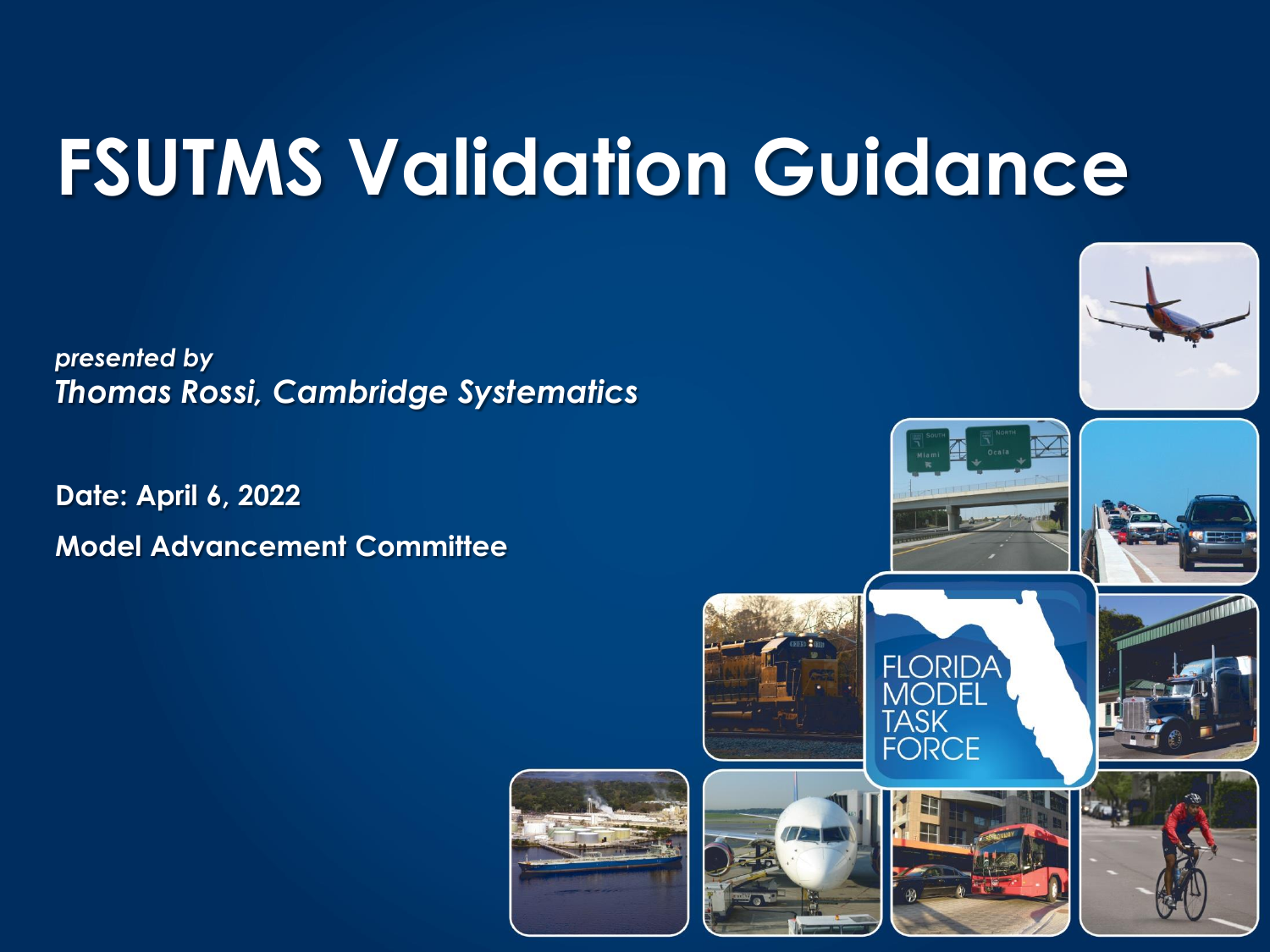

### *Guidance Document*

- Presents validation guidelines based on:
	- FHWA Model Validation Manual
	- NCHRP Report 716
	- 2008 FSUTMS Validation Guidance
	- Validation results of models in Florida and elsewhere
- Not a rewrite of the comprehensive 2008 document
	- But some guidelines from the 2008 report are updated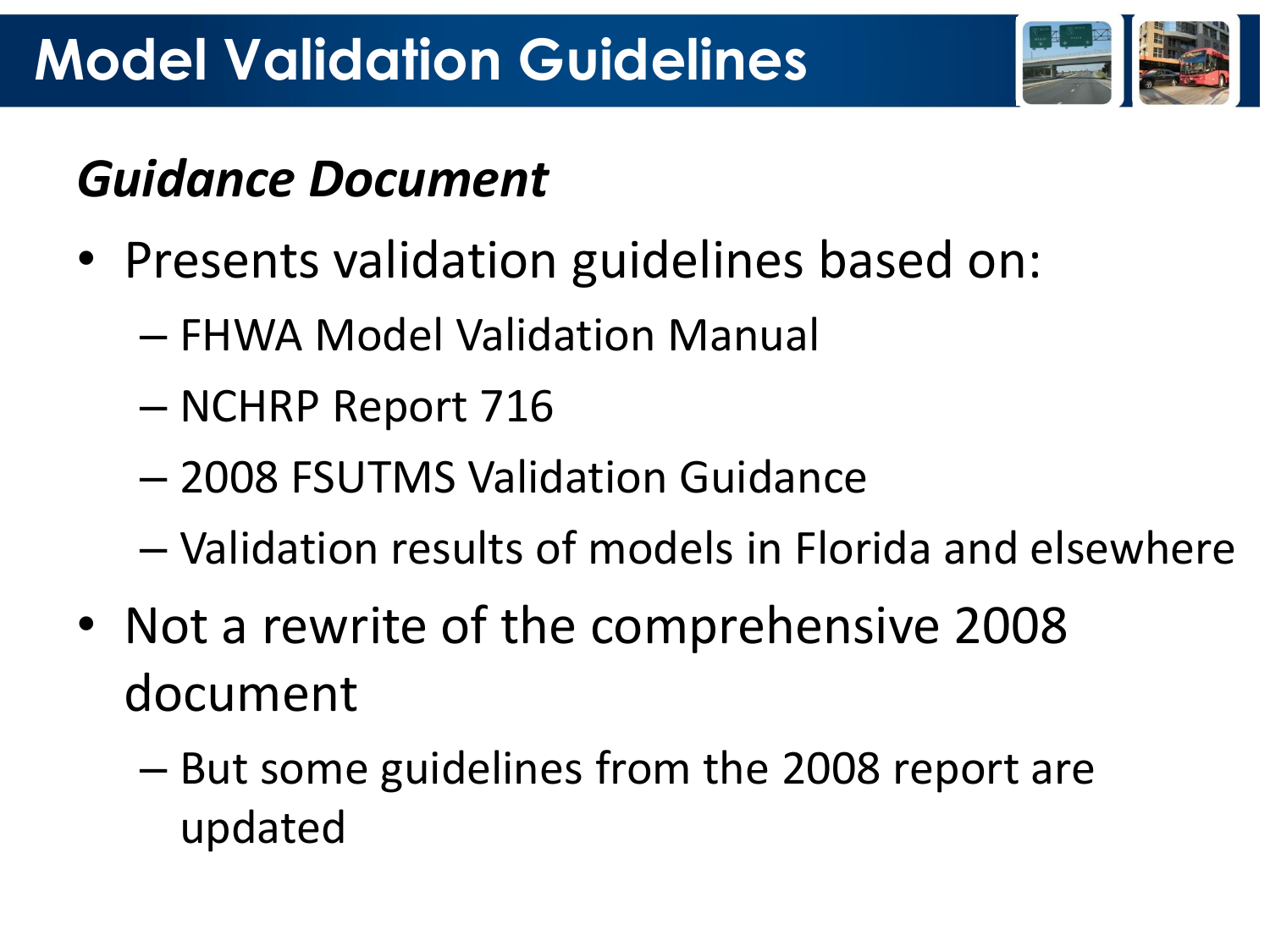## **Report Outline**

- Validation process overview
	- Considerations and Best Practices
	- Types of Validation Checks
	- Use of Targets and Guidelines
	- Development of a Model Validation Plan
	- Validation of Model Input Data
- Demand component validation
	- Trip generation
	- Trip distribution
	- Mode choice
	- Time of day
	- Activity based model components
- Highway and transit assignment validation
- Temporal validation and sensitivity testing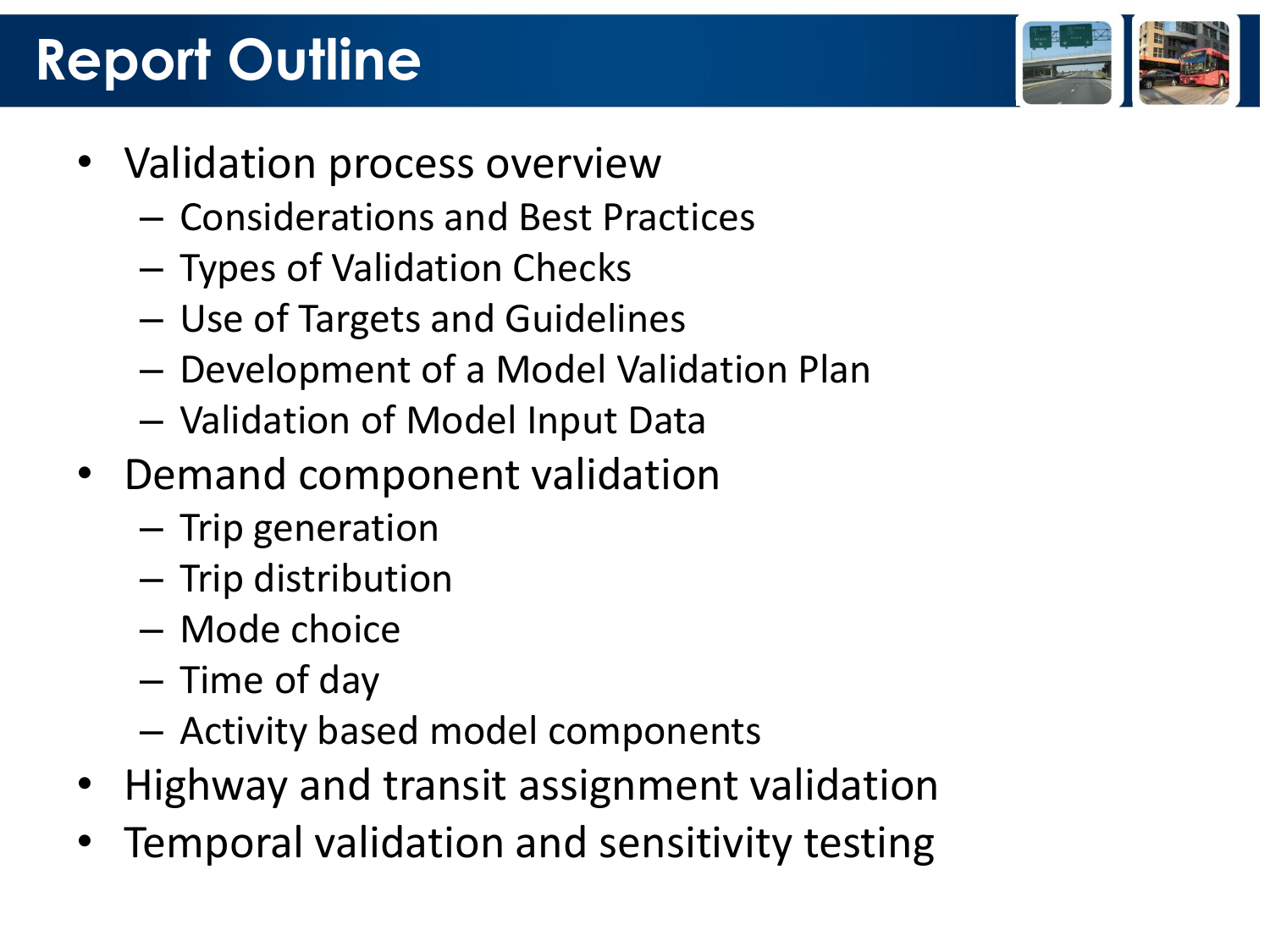#### **Report**



- Focused on methods
- Summary of checks for each component
- Numeric guidelines presented where appropriate
	- Not pass/fail tests
- Sensitivity testing procedures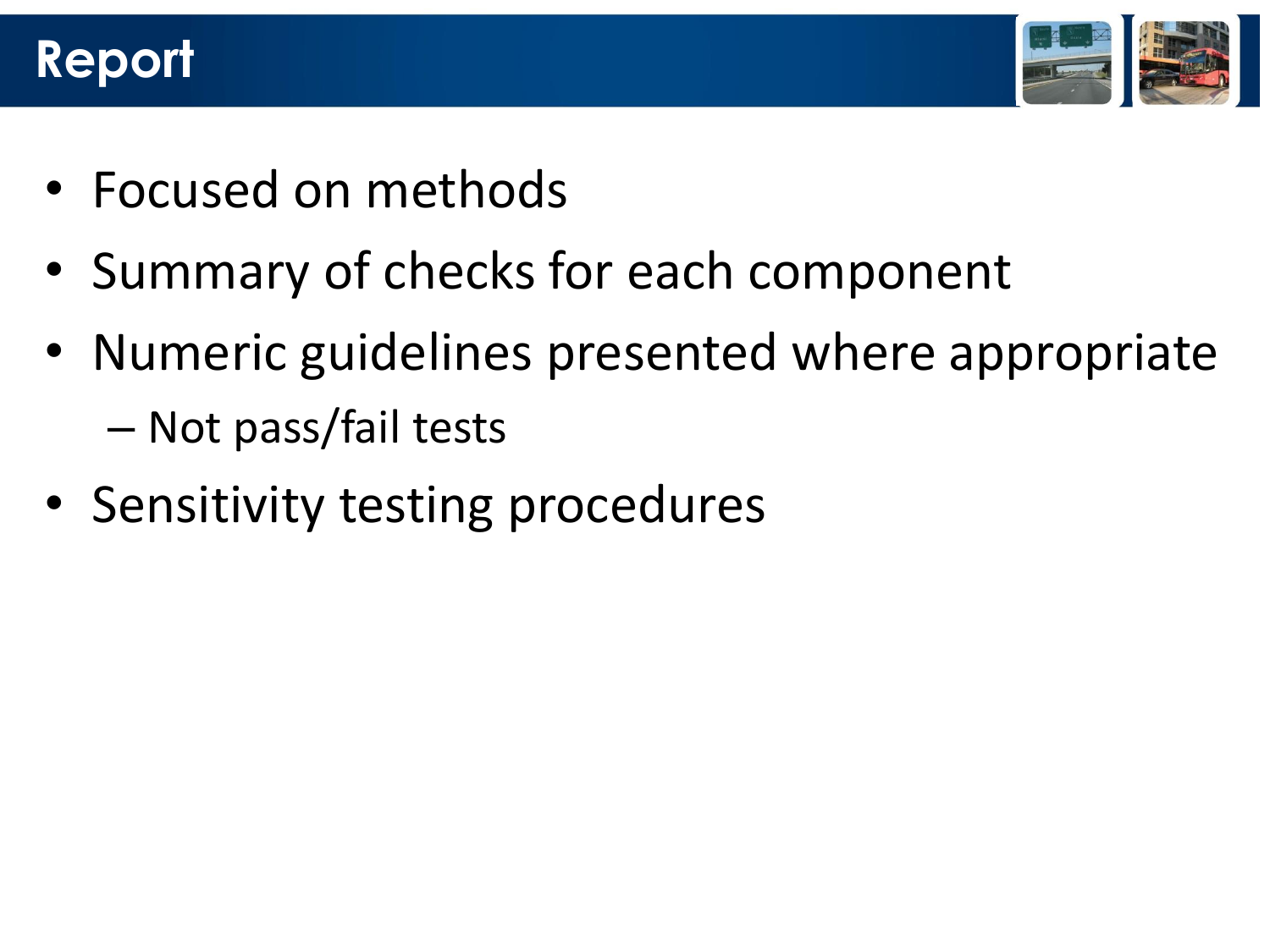## **Actions Taken by MAC/MTF**



- MAC recommended that the full Model Task Force approve the guidelines
- Full Model Task Force approved the guidelines at the February 2022 meeting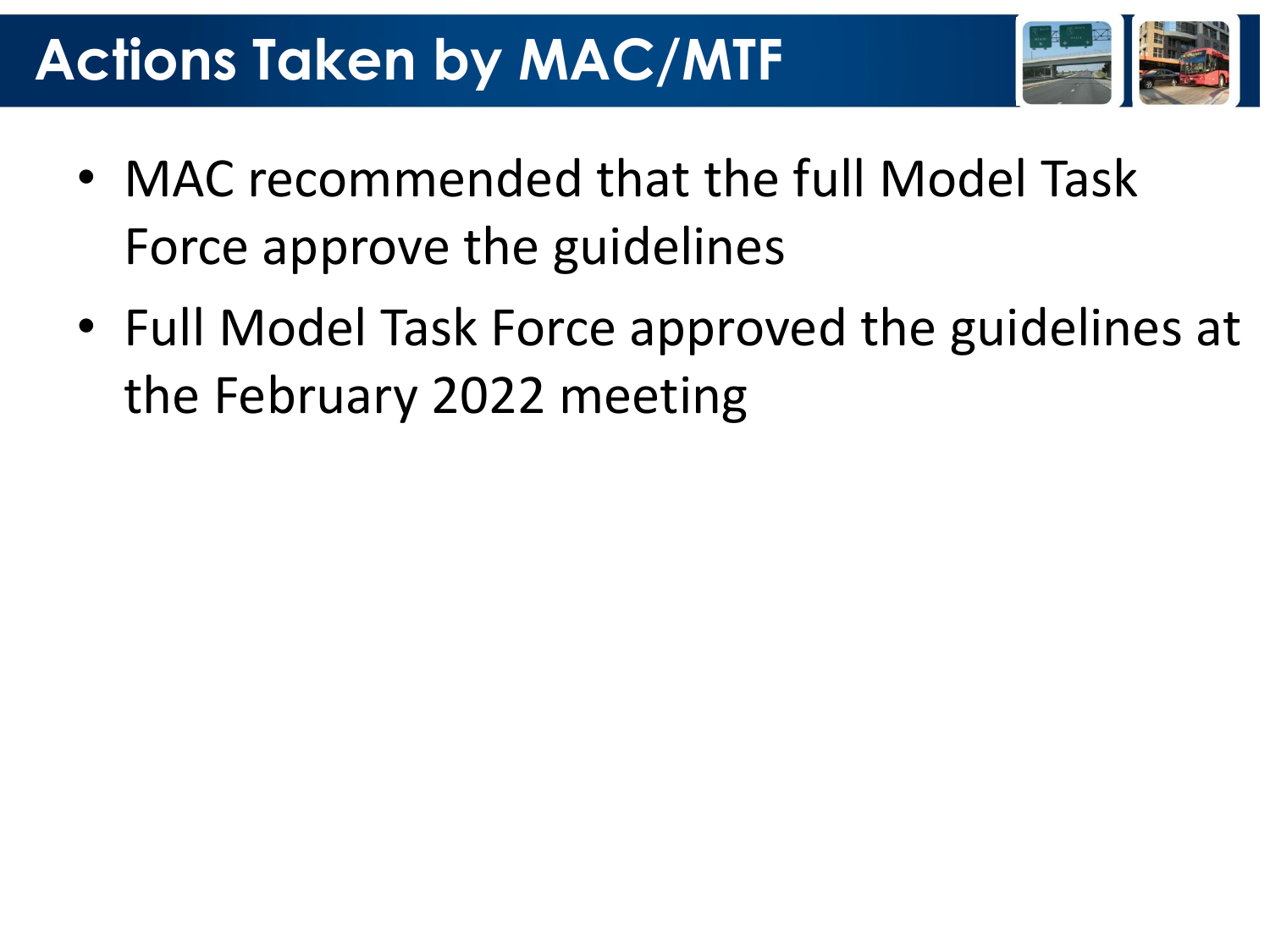## **Further Revisions**



- Received comments from a few people
	- Corrected some typos and clarified some wording CHANGES MADE
	- Additional information requested on a few items CHANGES MADE
	- A few additional items to check nothing major, can resolve with Central Office
	- Some comments better addressed in other contexts (e.g., FSUTMS NextGen)
- Version distributed with agenda for this meeting includes the changes that have been made in response to first two bullets above